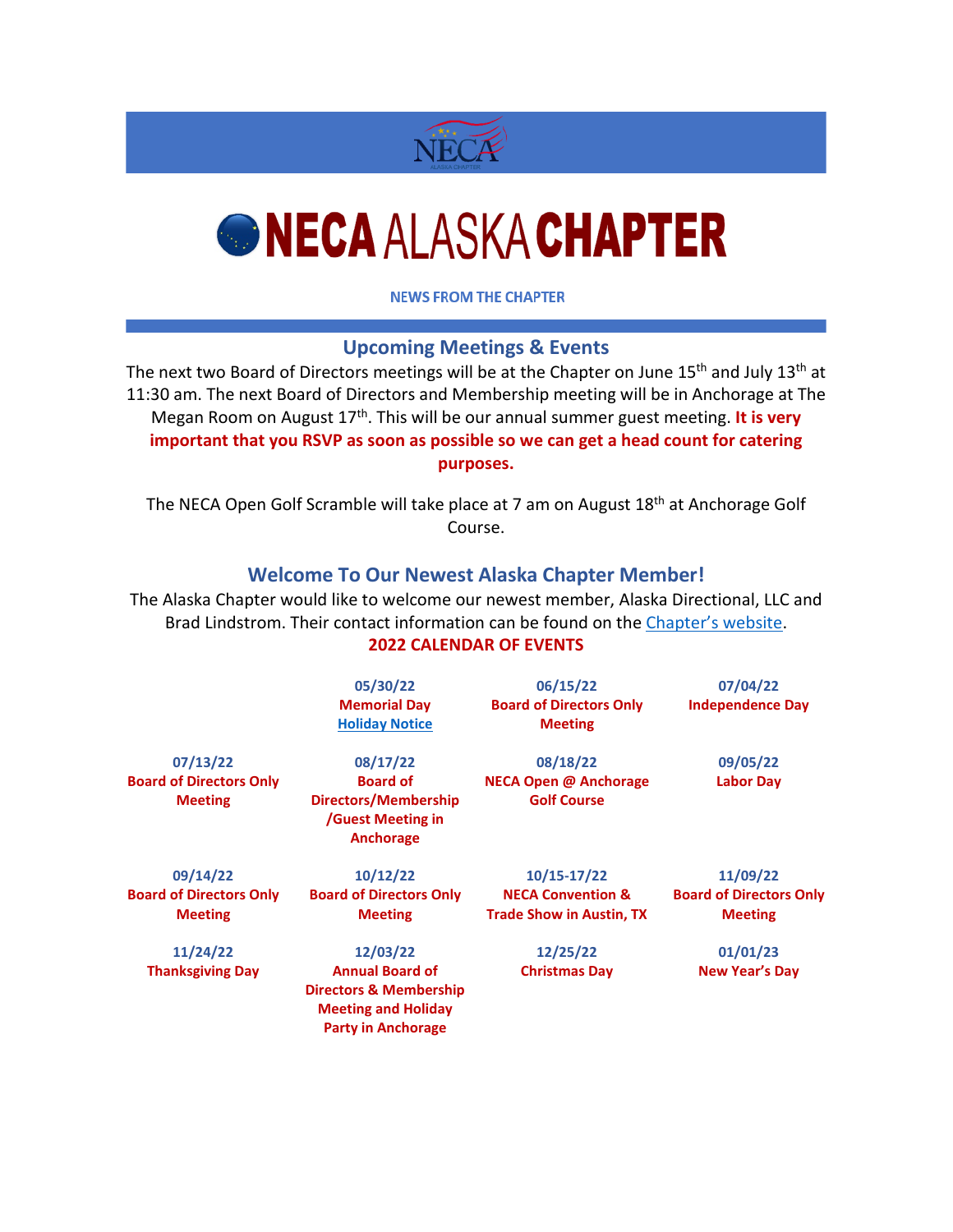# NECA **NECA This Week**

News From the Voice of the Electrical Construction Industry



# **Announcing The 2022 Safety Recognition Awards Recipients**

NECA is excited to announce the 2022 recipients of the Recognition of Safety Achievement program! This program is an elite safety recognition focused on recognizing thriving companies that excel in multiple areas of their safety and health programs. Congratulations to all of the 2022 recipients!

*Zero Injury [Recipients](https://www.necanet.org/membership/awards-recognition/recognition-of-safety-achievement-program/2022-recognition-of-achievement-of-zero-injury)*

*Safety [Excellence](https://www.necanet.org/membership/awards-recognition/recognition-of-safety-achievement-program/2022-recognition-of-achievement-in-safety-excellence) Recipients*

# **MEP INNOVATION<br>CONFERENCE CALL FOR PROPOSALS**

NECA MCAA SMACHA

**Submit Your Proposal Now!** Add your voice to **2023 MEP Innovation Conference** and submit your educations sessions today for the January 11-13 event in Austin, TX. Built by MCAA, NECA, and SMACNA leaders, the MEP Innovation Conference is the place to share and learn about the latest tools, software, technology, and processes aimed at improving contractors' productivity and profitability. **Deadline for proposals is Wednesday, June 15, 2022.** If you have any questions about the proposal process, please email [education@necanet.org.](mailto:education@necanet.org)

*[Submit](https://forms.monday.com/forms/ac67f71e8a914441e2c6203b05bace61?r=use1) Now*



**Get Ready For Austin, Texas Register Today: Business**